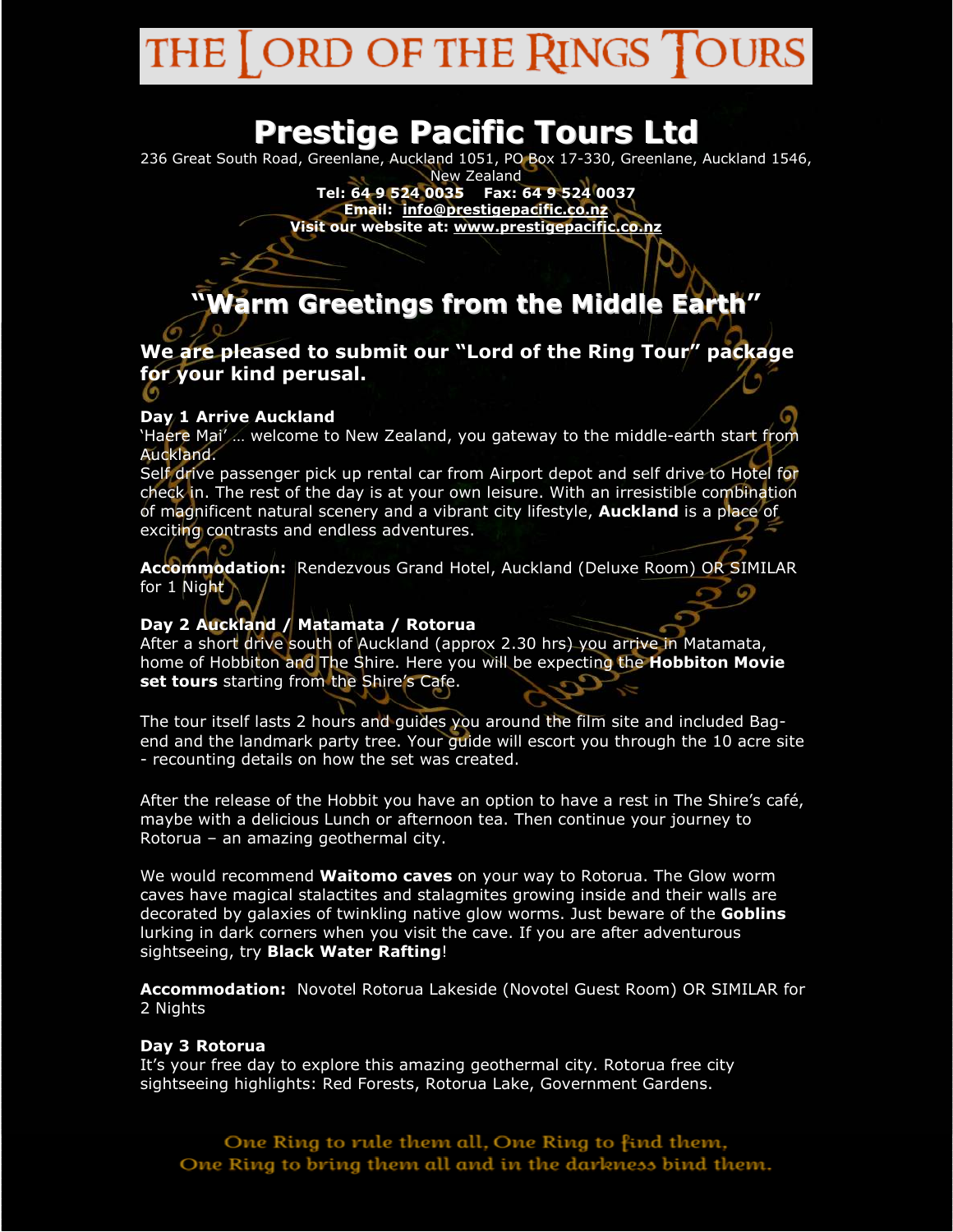Rotorua offers A**grodome sheep show** and farm tour, **Te puia** – the Maori Arts and Crafts, **Mitai Maori village**, **Polynesian Spa** – the world's famous naturally geothermal spring, **White river rafting**, **Hells gate mud pool** etc.

#### **Day 4 Rotorua / Taupo / Tongariro**

South of Taupo lays Turangi - a popular destination for anglers and hikers. The 'Grand Chateau' hotel lies at the foot of Mt Ruapehu also known as 'Mount Doom'. The Lord of the Rings crew used this as their base of operations while filming the Mordor scenes. A 15 minute ascent of the mountain takes you to Whakapapa and Turoa Ski area, the very heart of mordor.

You can see the blasted landscape used in the cinematic 'battle of the second age'. We recommend decent walking shoes as the terrain can be quite rough.

To really immerse yourself in the isolation and atmosphere in Mordor, the Tongariro crossing is a recommended 7-8 hour walk and also the setting for Emyn Muil and Mordor.

**Accommodation:** Chateau Tongariro (Standard Room) OR SIMILAR for 1 Night

### **Day 5 Tongariro / Wellington**

Say goodbye to the stunning Tongariro and it is another day of heading south to the Capital city of New Zealand – Wellington. Driving pass a 'River Anduin' site, where there's an optional extra Flying Fox activity for the mad and daring! Then, it's on to Wellington City - just in time to see the "Get off the road!" site on Mt Victoria filming location, which was used as the outer reaches of the shire during the Hobbit's flight from the Nazgul. E

**Accommodation:** James Cook Hotel Grand Chancellor Wellington (Standard Room) OR SIMILAR for 2 Nights

# **Day 6 Wellington**

Enjoy a **LOTR guided tour** through breath taking Middle-earth filming landscapes. Speak with local film and tourism specialists and hear all the latest Middle-earth news. There are several movie tours available, ranging from short to full-day. Make sure your camera batteries are fully charged! You can also check out the site of Helms Deep and Minas Tirith and the Gardens of Isengard. If weather permitted, travel over a hilly range to the beautiful Leaving Lothlorien site - where Galadriel waved goodbye to the fellowship. It's also where Smeagol strangled Deagol! Explore the **Weta Cave** in Miramar, Wellington. Get a behind-the-scenes look and exclusive insights into the creativity and imagination that goes into crafting Hollywood blockbusters like The Lord of the Rings and The Hobbit trilogy. Another choice is to visit **Te papa** – New Zealand's national museum (free entry). It delights with innovative and interactive exhibits.

#### **Day 7 Wellington / ferry / Picton / Nelson**

North Island Adventure concludes and here comes the South Island Adventures! Self-drive passengers drop off your car at ferry depot and catch the Inter-Island ferry from Wellington, sail (under 4 hrs) to Picton in the South Island. Pick up your rental car at depot before heading across to Nelson City. On arrival, visit the "One Ring" maker, renowned gold & silversmith, Jens Hansen, to see his wonderful work and souvenirs.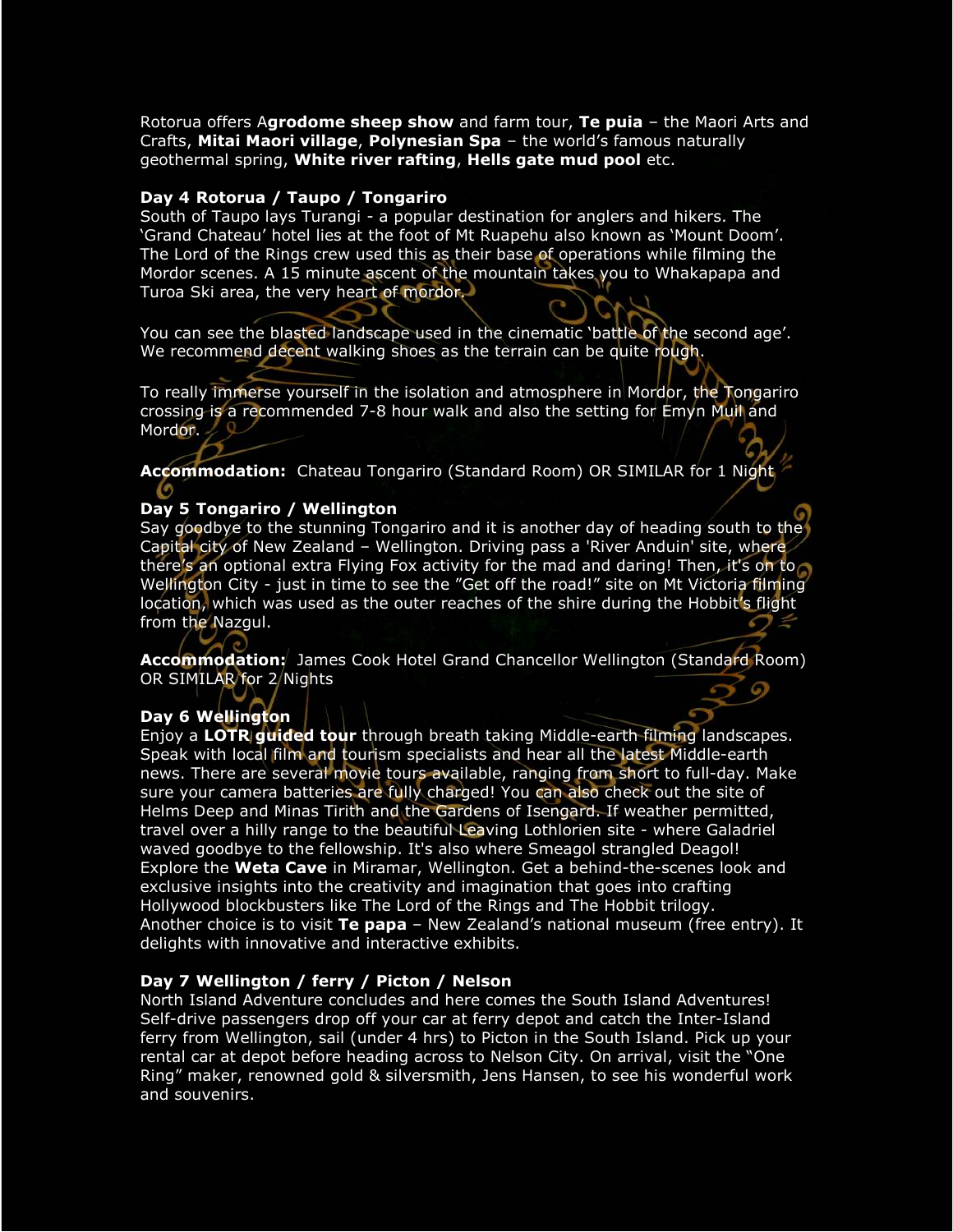**Accommodation:** Trailways Hotel, Nelson (Standard Room) OR SIMILAR for 2 Nights

#### **Day 8 Nelson**

Today is a free day to explore Nelson. The Nelson region is known for its wide-open spaces, beaches, lakes, spectacular national parks, unique land forms, vineyards, gourmet cafes, artists, galleries, boutique shopping and more recently for providing locations for Chetwood Forest, Rivendell and Dimrill Dale. Takaka Hill is the location for Chetwood Forest and can be found at the entrance to Abel Tasman National Park, it is the only place besides Italy where rocky marble outcrops exist. Mount Owen at the Southern end of the Kahurangi National Park was the setting for Drimdale. Mount Owen is located near Nelson, a small arty town home to many of the craftspeople who helped make props the Lord of the Rings Trilogy.

#### **Day 9 Nelson / Christchurch**

Drive from Nelson to Christchurch. Join the popular **Lord of the Rings Journey to Edoras tour**. Journey to the remote and beautiful Mt Potts high country station, home of Mt Sunday. This peaceful mountain was transformed into **Edoras**, the capital city of the Rohan people in the LOTR trilogy. This tour includes exciting 4WD adventure through several rivers, a champagne **picnic lunch**, informative and entertaining commentary from local Kiwi guides and spectacular scenery you will never forget!

**Accommodation:** The George, Christchurch (Executive Room) OR SIMILAR for 1 Nights

# **Day 10 Christchurch / Twizel / Wanaka**

Drive down the Inland Scenic Route.

Your journey will take you across the fertile, dry plains of Canterbury passing sheep and dairy farms on the way before starting a lazy climb into the arid interior of the island. It is in this semi desert environment that the Southern Alps of New Zealand rise from the alpine plateau and climb over 3000m (9000ft) - pretty much straight up, making them the steepest mountains in the world. It is amongst these multitude of peaks that several of the snow shots were filmed for The Fellowship of the Ring. Continue your drive south. One hour away is the Pelannor fields. Only a short drive from Twizel is the location for Gondor, the White Mountains and the Entwash, where 8 scenes from the Return of the King where filmed during 30 days of intensive filming in 2000. Here the largest battle scenes in Peter Jackson's trilogy were filmed with up to 1500 people involved in the largest day of filming. This location is on private land and only Discovery Tours has daily access to this site by invitation from the land owners. Your knowledgable and friendly guides will also give information about other fascinating facts about the area.

After your tour continue your drive south to the beautiful mountain lake resort of Wanaka. Here you will find Barliman's - New Zealand's only Hobbit style accommodation.

**Accommodation:** Minaret Lodge OR SIMILAR for 1 Nights

#### **Day 11 Wanaka / Queenstown**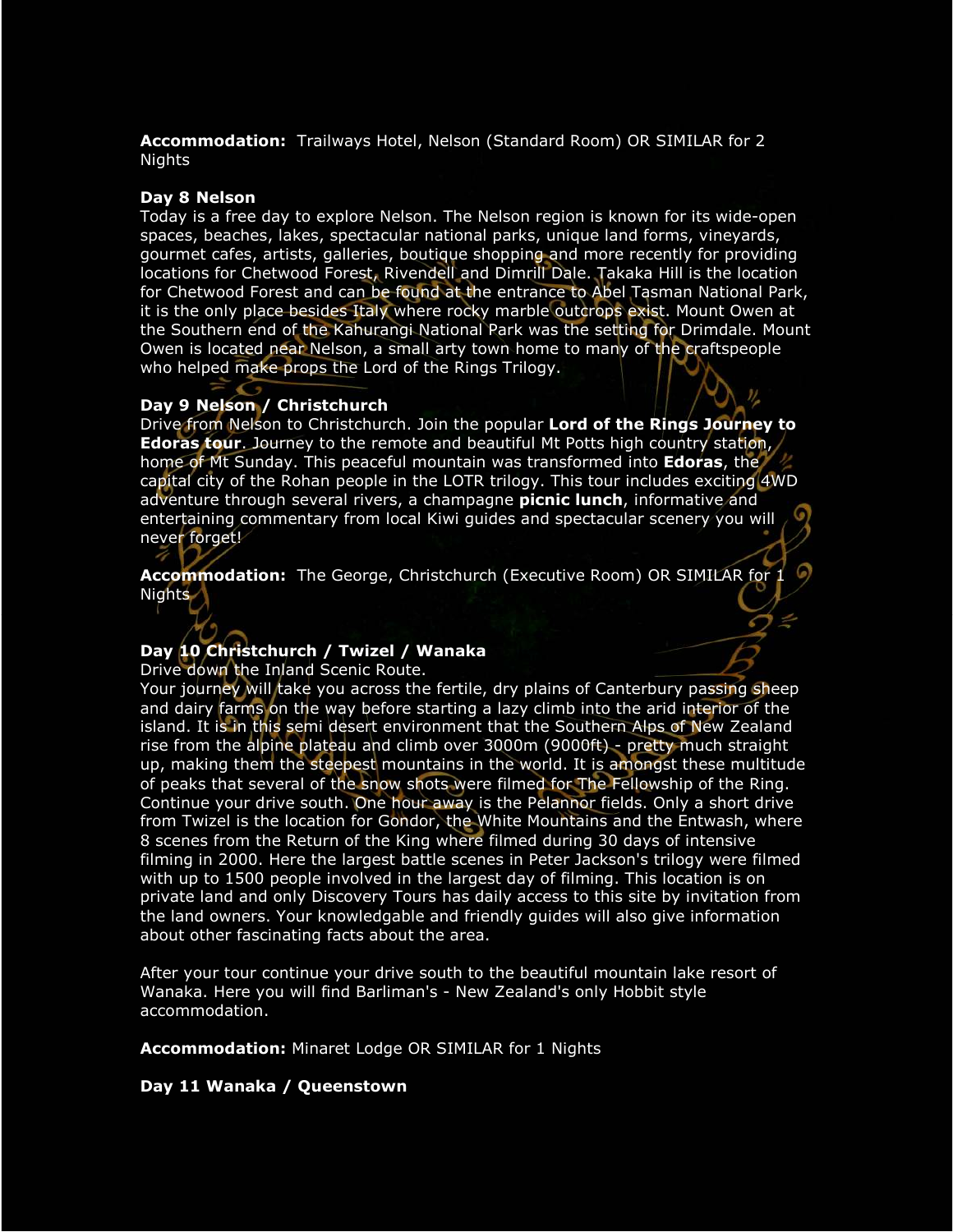Followed by one hour drive, you will arrive in Queenstown - one of New Zealand's top visitor destinations, and if you come to the region you'll understand why. The lake and mountain landscape make it suited to all kinds of adventure. There's skiing in the winter and activities such as bungy jumping, sky diving, canyon swinging, jet boating, horse trekking and river rafting all year round. If hardcore adventure isn't your thing, there are plenty of mellow options available. Experience one of the many walking & hiking trails, sightseeing tours or indulge yourself with spa treatments, boutique shopping and excellent food and wine. Have a good rest and be prepared for the next exciting day.

**Accommodation:** Novotel Queenstown Lakeside (Novotel Lakeside Room) OR SIMILAR for 4 Nights

# **Day 12 Queenstown / Milford Sound / Queenstown**

Take an unforgettable journey into the heart of Milford Sound. You'll experience the world famous fiord - rich in dense rainforest, glacier carved valleys and beautiful waterfalls.

Journey across the Southern Alps and travel deep into the Homer Tunnel, a 1.2km tunnel drilled through solid rock. Uncover Eglinton Valley, a place of ancient alpine forest and gushing waterfalls, take photos of the stunning Mirror Lakes, then walk across The Chasm. At the deep waters of Milford Sound, board your 1 3/4 hour **Milford Sound Scenic Cruise**. See the wonders of Mitre Peak, glacier-scarred rock walls and waterfalls that tumble through valleys and crash into the sea far below.

# **Day 13 Queenstown**

Join the tour with **Nomad Safari**! They offer "**Safari of the Scenes – Wakatipu Basin**". It is an adventure of thrilling 4WD river crossings. Visit the filming locations of Minas Tirith, Misty Mountains, the Pillars of the Kings (Argonath), the Site of Isildur's fall, the Ford of Bruinen and more! Another exciting tour is "**Safari of the Scenes - Glenorchy**". Tour visit the filming locations for Isengard, the Ithilien Camp, Lothlorien Forest and the Seat of seeing / the battle of Amon Hen, Plus yetto-be-revealed filming locations for the Hobbits! There is also a great chance for a Helicopter flight experience.

# **Day 14 Queenstown**

It is your own leisure to experience the exciting adventurous sightseeing such as world's famous **Shotover jet**, **NZONE Skydive** (from 9000ft to 15000ft), **Kawarau bridge bungy**, **Nomad safari** the Lord of the rings 4WD tours and **Sunrise Ballon**. Also you will be amazed by the sunning view of Queenstown by **Helicopter scenic flight**, **Real Journey cruise** (TSS Earnslaw cruise and Walter Peak farm). Queenstown free city sightseeing highlights: Arrowtown, view bungy jumping, Lake Wakatipu, Queenstown Hill Views, the Remarkables shopping area.

# **Day 15 Queenstown**

Your journey through Middle–earth is at an end. We thank you for traveling with us. "Haere ra" – Good-bye! Self drive Passengers please drive to Airport and drop off your rental car at depot for your departure flight.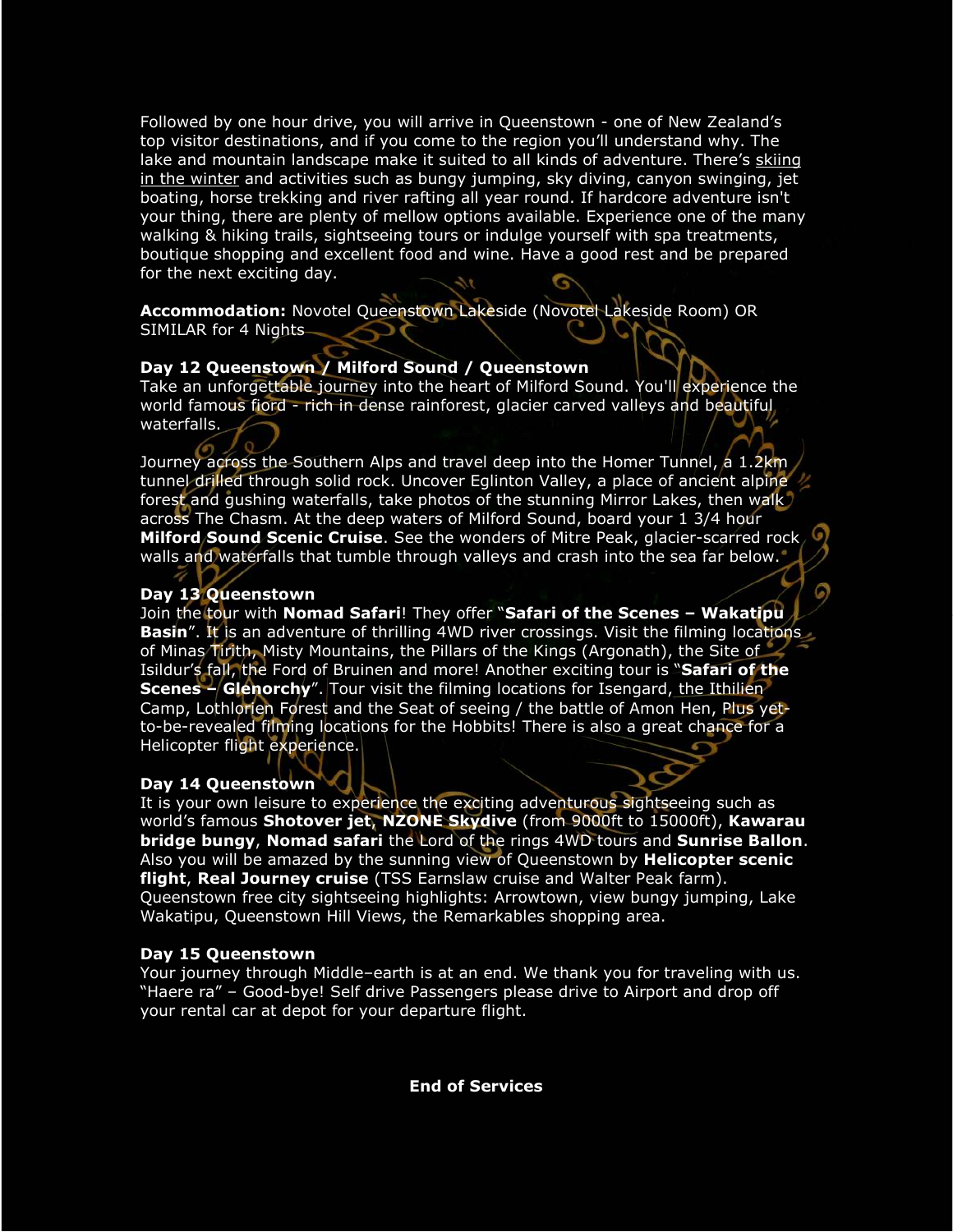# *Please note that the cost ONLY includes Accommodation and Ferry Tickets. Other costs such as Car Rental, parking fee, meals, sightseeing and tours will be additional cost to our Quotation*

### *SELF DRIVE – SPECIAL INFORMATION*

Through our experience, clients will get very cheap and most competitive prices for rental car if they book directly with rental Car Company via the Internet or book on site when they arrive in New Zealand.

Should they require us to make rental car reservations for them, and later cancel when they arrive in New Zealand, **an administration fee will incur**.

Hope you understand the situation and we strongly suggest you to advise clients of the above.

### **Additional Cost**

Please find attached the **Thrifty Car Rental Rates Schedule** 

#### **PACKAGE INCLUDES**:

ACCOMMODATION, MEALS, ENTRANCE FEES as specified in the Itinerary herein.

#### **PACKAGE EXCLUDES:**

TRANSPORTATION; Airfares, Porterage, Foreign or English Speaking Guide, Rotorua Airport Development levy \$5.00 for Domestic flight & \$25.00 for Trans Tasman flight, Lunch or Dinner Transfers for FIT

# **~TERMS & CONDITIONS~**

**PAYMENT:** A Full payment must be received **3 days prior** to clients' arrival in New Zealand. Payment in New Zealand Dollars may be made by **Telegraphic Transfer** to the nominated bank account as follows:

> Account Name: **Prestige Pacific Tours Ltd**  Bank: **ASB Bank**  Branch: **Wyndham Branch - 138 Queen Street, Auckland, New Zealand**  Account Number: **12 3086 0137756 00**  Swift Code: **ASBBNZ2A**

Payment on arrival: Bank Drafts or Travelers Cheques or New Zealand Dollars

**TOTAL COST**: Our best total **nett non-commissionable** land cost per adult in **New Zealand Dollars** (Inclusive of GST currently 15% & could be subject to change without notice) as shown below: (Share Twin Basis)